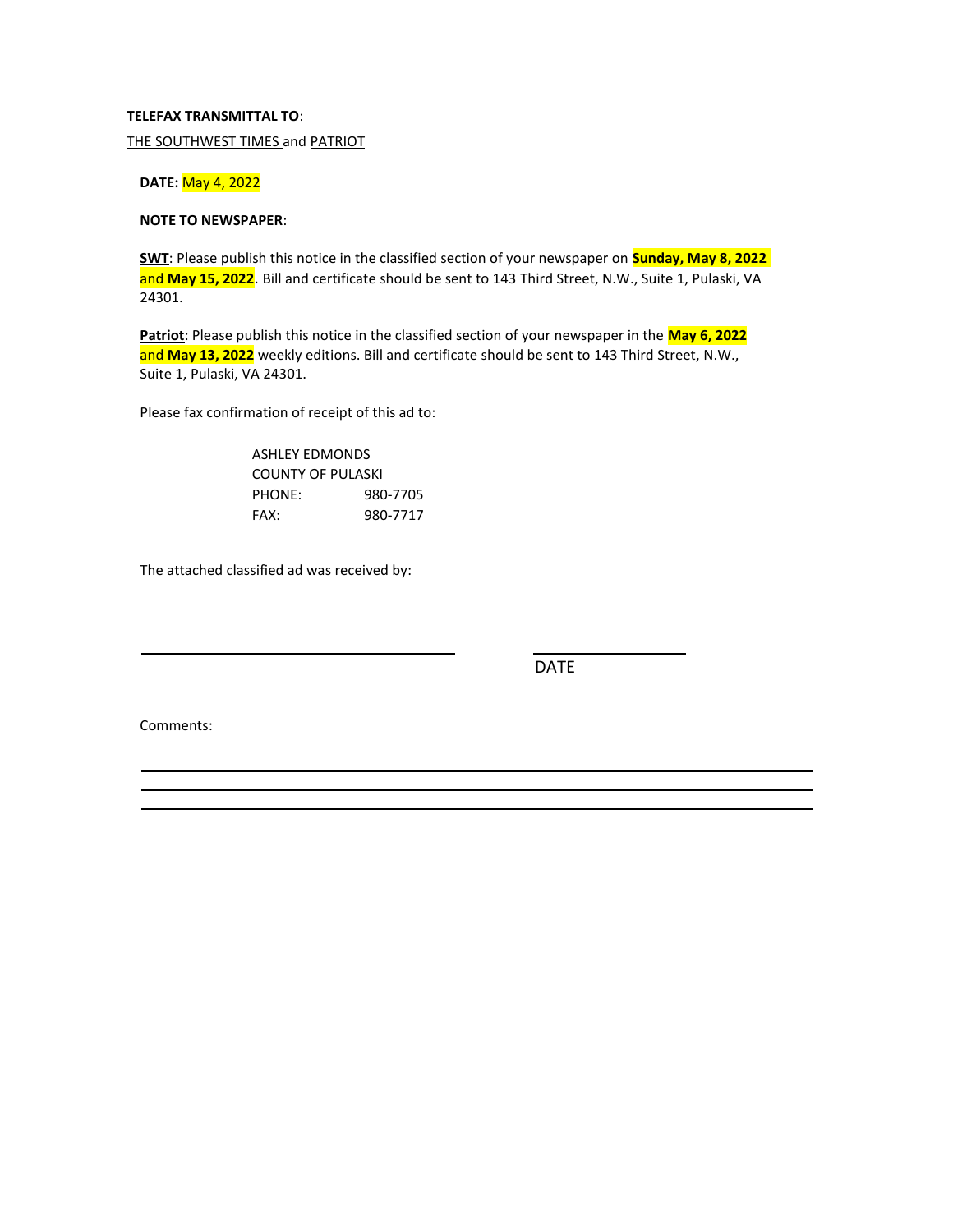# **NOTICE TO ALL PULASKI COUNTY PUBLIC SERVICE AUTHORITY CUSTOMERS**

Notice is hereby given that the Pulaski County Public Service Authority will hold a public hearing on Tuesday May 31, 2022, at 5:30 p.m., in the Board Room of the County Administration Building, 143 Third Street, N. W., in the Town of Pulaski, Virginia, on the proposed revision of water, sewer and refuse rates at which hearing owners, tenants and occupants of property to be served or served by the Authority and all others interested will have an opportunity to be heard.

A copy of the current and proposed rate schedules are included below:

- $\triangleright$  Note: In all current and proposed water and sewer scenarios below the monthly bill is calculated as follows:
	- Base Rate + (Gallons Used X Usage Rate  $\div$ 1,000)

# ➢ **Water**

▪ **Current (Effective July 1, 2021)** 

# Base Rate (\$/mo):

| Residential/Small Business (Less Than 50,000 gal/mo) \$ 12.56 |  |
|---------------------------------------------------------------|--|
|                                                               |  |
| Large Commercial/Industrial (Over 100,000 gal/mo) \$147.75    |  |

### Usage Rate (\$/1,000 gallons):

# ▪ **Proposed (Effective July 1, 2022)**

### Base Rate (\$/mo):

| Residential/Small Business (Less Than 50,000 gal/mo) \$13.19 |  |
|--------------------------------------------------------------|--|
|                                                              |  |
| Large Commercial/Industrial (Over 100,000 gal/mo) \$ 155.14  |  |

### Usage Rate (\$/1,000 gallons):

### ➢ **Sewer**

# ▪ **Current (Effective July 1, 2021)**

# Base Rate (\$/mo):

| Large Commercial/Industrial (Over 100,000 gal/mo)  \$ 221.61 |  |
|--------------------------------------------------------------|--|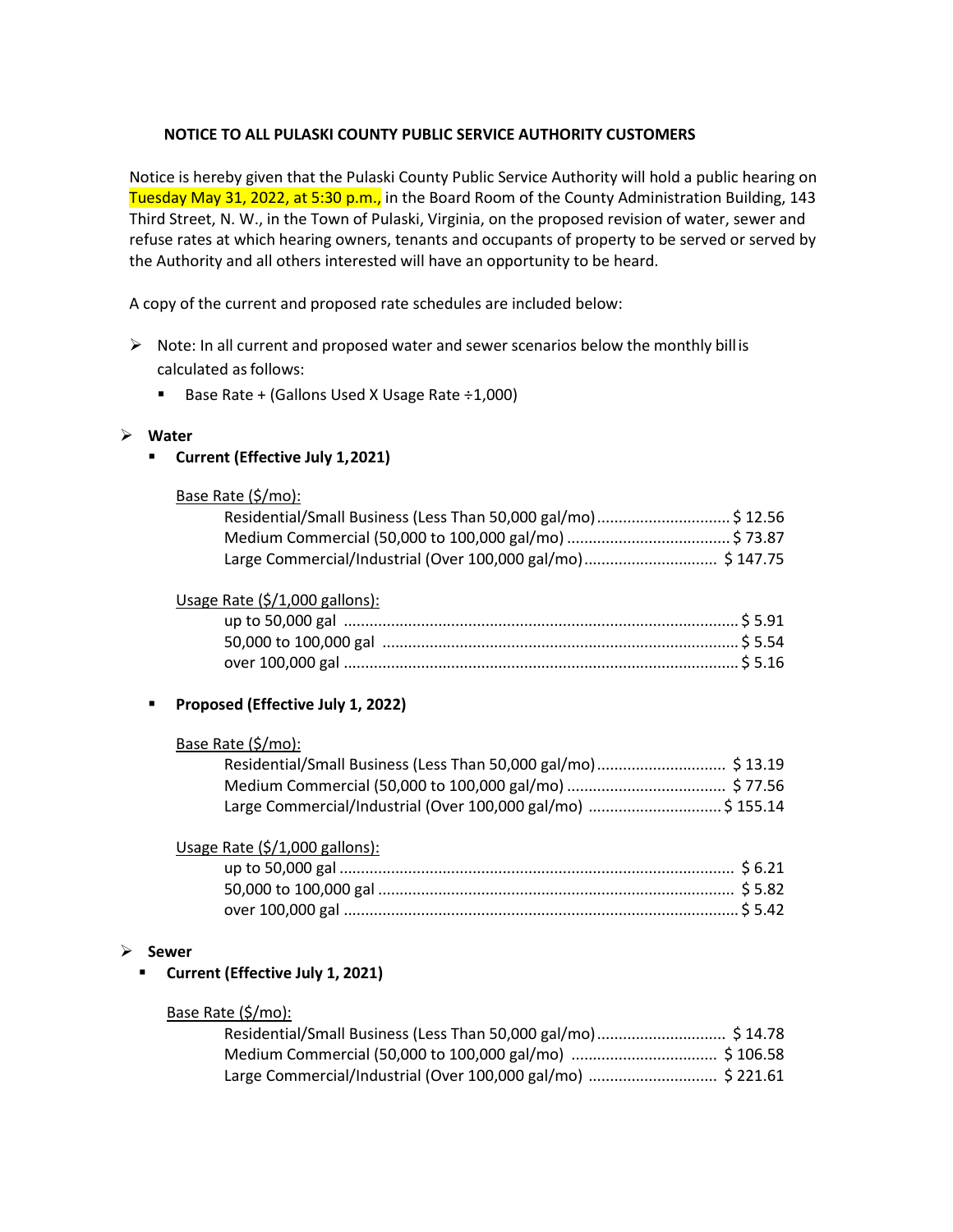### Usage Rate (\$/1,000 gallons):

# ▪ **Proposed (Effective July 1, 2022)**

### Base Rate (\$/mo):

| Residential/Small Business (Less Than 50,000 gal/mo) \$ 15.52 |  |
|---------------------------------------------------------------|--|
|                                                               |  |
|                                                               |  |

# Usage Rate (\$/1,000 gallons):

# ➢ **Current Connection Fees (Effective July 1, 2021)**

### Residential

| $\blacksquare$ | Water                       |  |
|----------------|-----------------------------|--|
|                | $\mathbf{m}$ , $\mathbf{m}$ |  |
|                |                             |  |
|                |                             |  |
|                |                             |  |
| $\blacksquare$ | Sewer                       |  |
|                |                             |  |
|                |                             |  |
|                |                             |  |
|                |                             |  |
|                |                             |  |

\* Single Residential Connection Includes Appurtenances

\*\* Developer Provides and Installs Appurtenances with Multi-Connection Rate

Water connection appurtenances include: tap into main line, service line from main to meter, corporation stop, meter box, meter setter, meter, service line stub out and meter lid. Water connection fees only apply where a PSA line is directly adjacent to the meter location. Water line extensions, rock removal, creek crossings, road borings over 30 ft. in length or other unusual costs are added to the above fee.

Sewer connections include: tap into main line, service lateral from main to property line and/or right of way, and cleanout. Sewer line extensions, rock removal, creek crossings, road crossings, or other unusual costs are added to the above fee.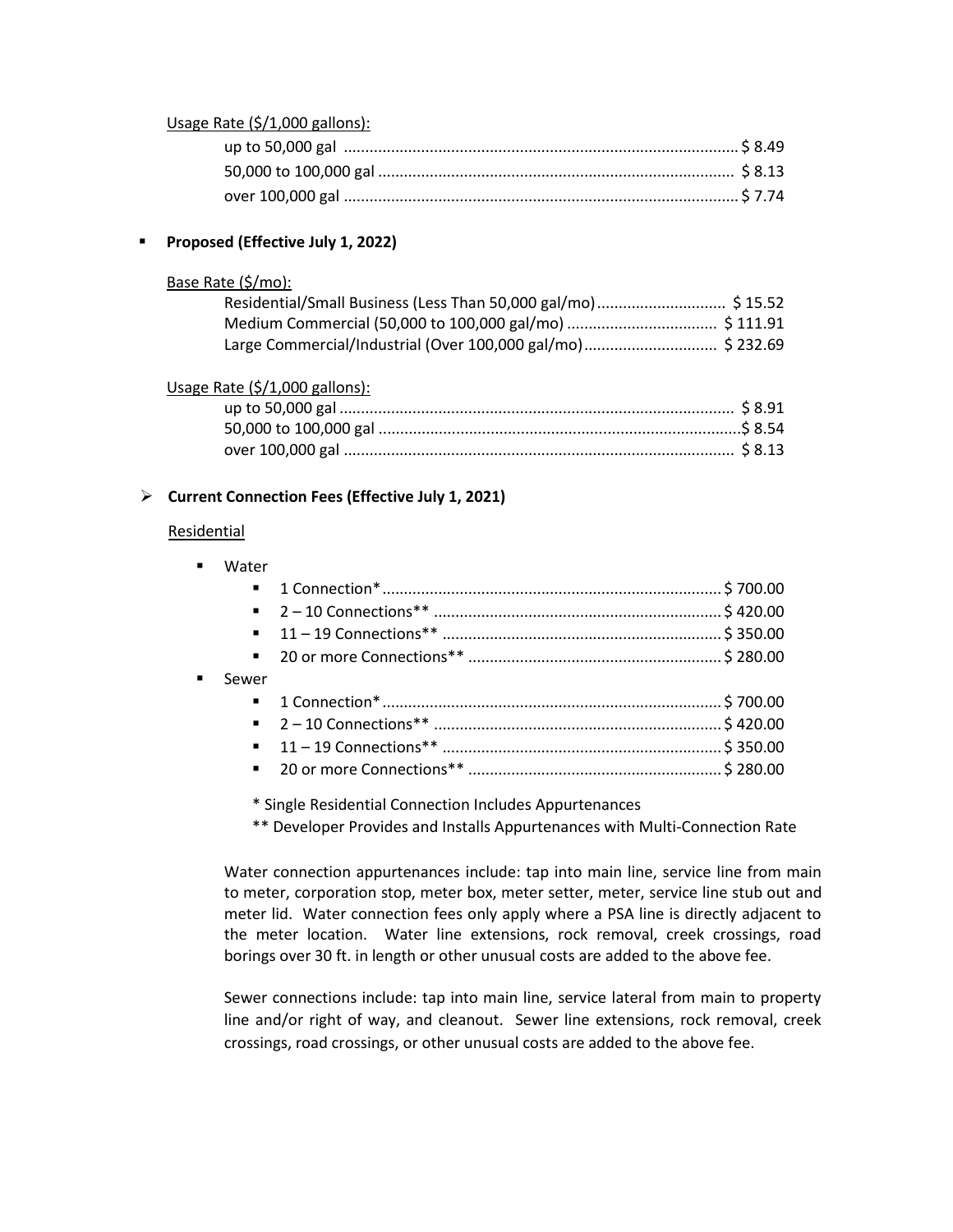### Commercial

### ➢ **Proposed Connection Fees (Effective July 1, 2022)**

### Residential

| $\blacksquare$ | Water |  |
|----------------|-------|--|
|                |       |  |
|                |       |  |
|                |       |  |
|                |       |  |
| ٠              | Sewer |  |
|                |       |  |
|                |       |  |
|                |       |  |
|                |       |  |

\* Single Residential Connection Includes Appurtenances

\*\* Developer Provides and Installs Appurtenances with Multi-Connection Rate

Water connection appurtenances include: tap into main line, service line from main to meter, corporation stop, meter box, meter setter, meter, service line stub out and meter lid. Water connection fees only apply where a PSA line is directly adjacent to the meter location. Water line extensions, rock removal, creek crossings, road borings over 30 ft. in length or other unusual costs are added to the above fee.

Sewer connections include: tap into main line, service lateral from main to property line and/or right of way, and cleanout. Sewer line extensions, rock removal, creek crossings, road crossings, or other unusual costs are added to the above fee.

### Commercial

### ➢ **Current PSA Refuse Rates (Effective July 1, 2021)**

#### ▪ **Basic Services**

#### Residential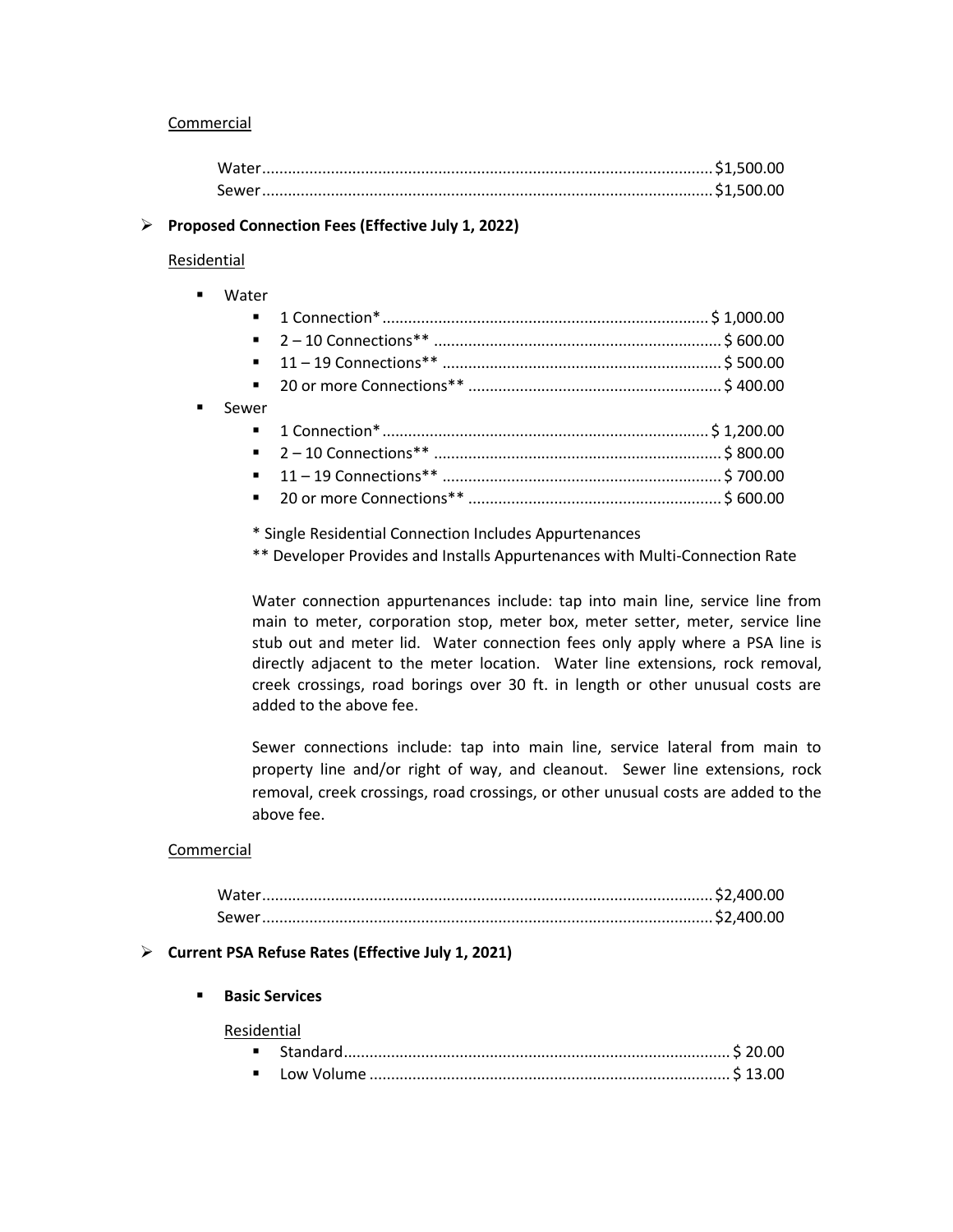# Commercial

|                      | Barrel |                             |  |
|----------------------|--------|-----------------------------|--|
|                      |        |                             |  |
|                      |        |                             |  |
| ٠                    |        | Dumpster (6 Yard Container) |  |
|                      |        |                             |  |
|                      |        |                             |  |
| $\blacksquare$       |        | Rolloff (30 Yard Container) |  |
|                      |        |                             |  |
|                      |        |                             |  |
| Tipping Fee, per ton |        |                             |  |
|                      |        |                             |  |
|                      |        | $\circ$                     |  |
|                      |        |                             |  |

# **Special Services**

# Residential

**Brush/Debris** 

# Rolloff (30 Yard Container)

| • Tipping Fee, per ton |  |  |
|------------------------|--|--|
|                        |  |  |
|                        |  |  |
|                        |  |  |

# Commercial

 $\blacksquare$ 

| $\blacksquare$              | <b>Boom Truck</b> |                      |  |
|-----------------------------|-------------------|----------------------|--|
|                             | $\bullet$         |                      |  |
|                             | $\bullet$         |                      |  |
| Compactor<br>$\blacksquare$ |                   |                      |  |
|                             |                   |                      |  |
|                             | $\bullet$         |                      |  |
|                             | $\bullet$         |                      |  |
|                             | $\bullet$         | Tipping Fee, per ton |  |
|                             |                   | $\circ$              |  |
|                             |                   | $\bigcirc$           |  |
|                             |                   | $\circ$              |  |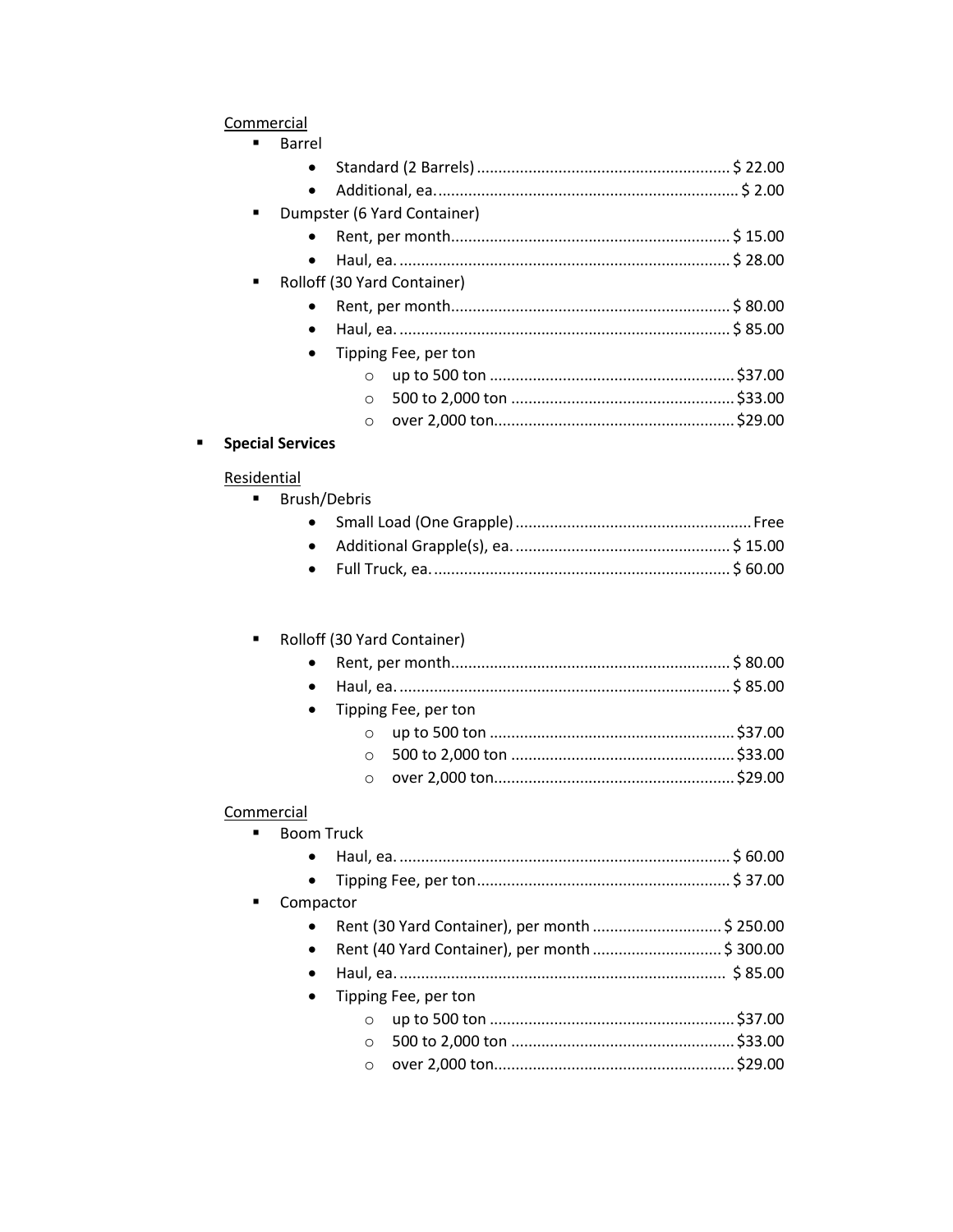| <b>Special Event</b><br>$\blacksquare$                                                                                                                                                                                    |
|---------------------------------------------------------------------------------------------------------------------------------------------------------------------------------------------------------------------------|
|                                                                                                                                                                                                                           |
| Proposed PSA Refuse Rates (Effective July 1, 2022)                                                                                                                                                                        |
| <b>Basic Services</b>                                                                                                                                                                                                     |
| Residential                                                                                                                                                                                                               |
| $\blacksquare$<br>$\blacksquare$                                                                                                                                                                                          |
| <b>Commercial</b>                                                                                                                                                                                                         |
| <b>Barrel</b><br>п<br>$\bullet$<br>$\bullet$<br>Dumpster (6 Yard Container)<br>$\blacksquare$<br>٠<br>Rolloff (30 Yard Container)<br>$\bullet$<br>٠<br>Tipping Fee, per ton<br>$\bullet$<br>$\circ$<br>$\circ$<br>$\circ$ |
| <b>Special Services</b>                                                                                                                                                                                                   |
| Residential                                                                                                                                                                                                               |
| Brush/Debris<br>$\bullet$<br>$\bullet$<br>Rolloff (30 Yard Container)<br>Commercial                                                                                                                                       |

 $\blacktriangleright$ 

 $\blacksquare$ 

| Boom Truck |  |
|------------|--|
|            |  |
|            |  |